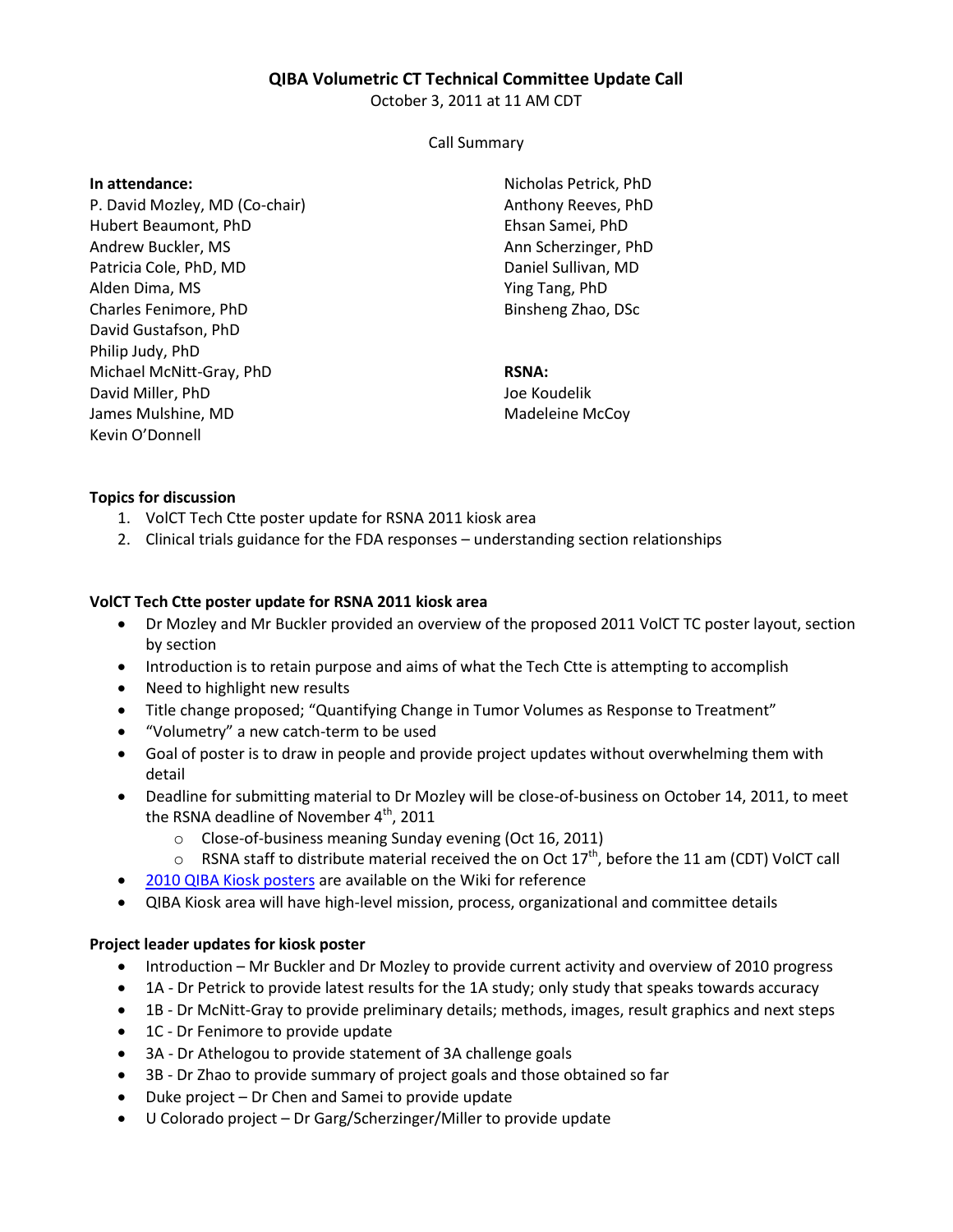Profile development – Mr O'Donnell to provide overview of what the VolCT Tech Ctte has done with Profile development (i.e., acquisition protocol, segmentation analysis, QA, certification methods, etc) "What is a Profile" detail not needed; this will be provided on the QIBA kiosk for general reference

| Introduction:<br>Buckler/Mozley | <b>1B Summary</b><br>Reflect on the<br>original and<br>the current<br>change in the<br>workflow:<br>McNitt-Gray<br>1A Results:<br>Petrick | <b>1C Summary</b><br>Restatement<br>of 2010 poster<br>text plus<br>expected<br>preliminary<br>results for<br>2011:<br>Fenimore | <b>Duke</b><br>Project<br>Summary:<br>Chen to<br>discuss<br>with Samei<br>Colorado<br>Project<br>Summary:<br>Garg/<br>Scherzinger<br>/Miller | <b>3A Statement</b><br>of Challenge<br>Goals;<br>Athelogou |
|---------------------------------|-------------------------------------------------------------------------------------------------------------------------------------------|--------------------------------------------------------------------------------------------------------------------------------|----------------------------------------------------------------------------------------------------------------------------------------------|------------------------------------------------------------|
|                                 |                                                                                                                                           |                                                                                                                                |                                                                                                                                              | <b>3B Summary:</b><br>Zhao                                 |
|                                 |                                                                                                                                           |                                                                                                                                |                                                                                                                                              | <b>Profile Piece:</b><br>O'Donnell                         |

**Note: Proposed size restriction for each segment/column is: 15.2" x 47"**

# **FDA Clinical Trials Guidance – Mapping within Sections**

- QIBA's one and only chance to react to the FDA's imaging guidance request
- Influencing the FDA guidance vs. addressing gaps within QIBA Profiles/Protocols discussed; caution not to be overly detailed in response since this guidance goes beyond QIBA's scope
- The Tech Ctte concluded to compile a conservative response with hopes that the FDA will eventually reference QIBA when discussing quantitative imaging
- Tech Ctte feedback solicited in similar format as used for Profile Public Comment; three responses submitted to Mr Buckler; comments to Mr Buckler still welcome past the Oct  $3^{rd}$  deadline
- Mr Buckle to draft a compiled response for review by QIBA leadership
- Response matrix (tool) to assist with QIBA responses discussed
	- o FDA Guidance Text
	- o Mapping to UPICT Protocol Template
	- o Mapping to QIBA Profile Template
	- o Feedback to FDA
- Pharmaceutical Imaging Group (PIG) response timeline reviewed
	- o Draft comments done (10/0/2011)
	- $\circ$  Legal review (10/12/2011)
	- o Finalized pharma response (10/17/2011)
	- o Forward responses to FDA (10/18/2011)
- Mapping within document sections discussed